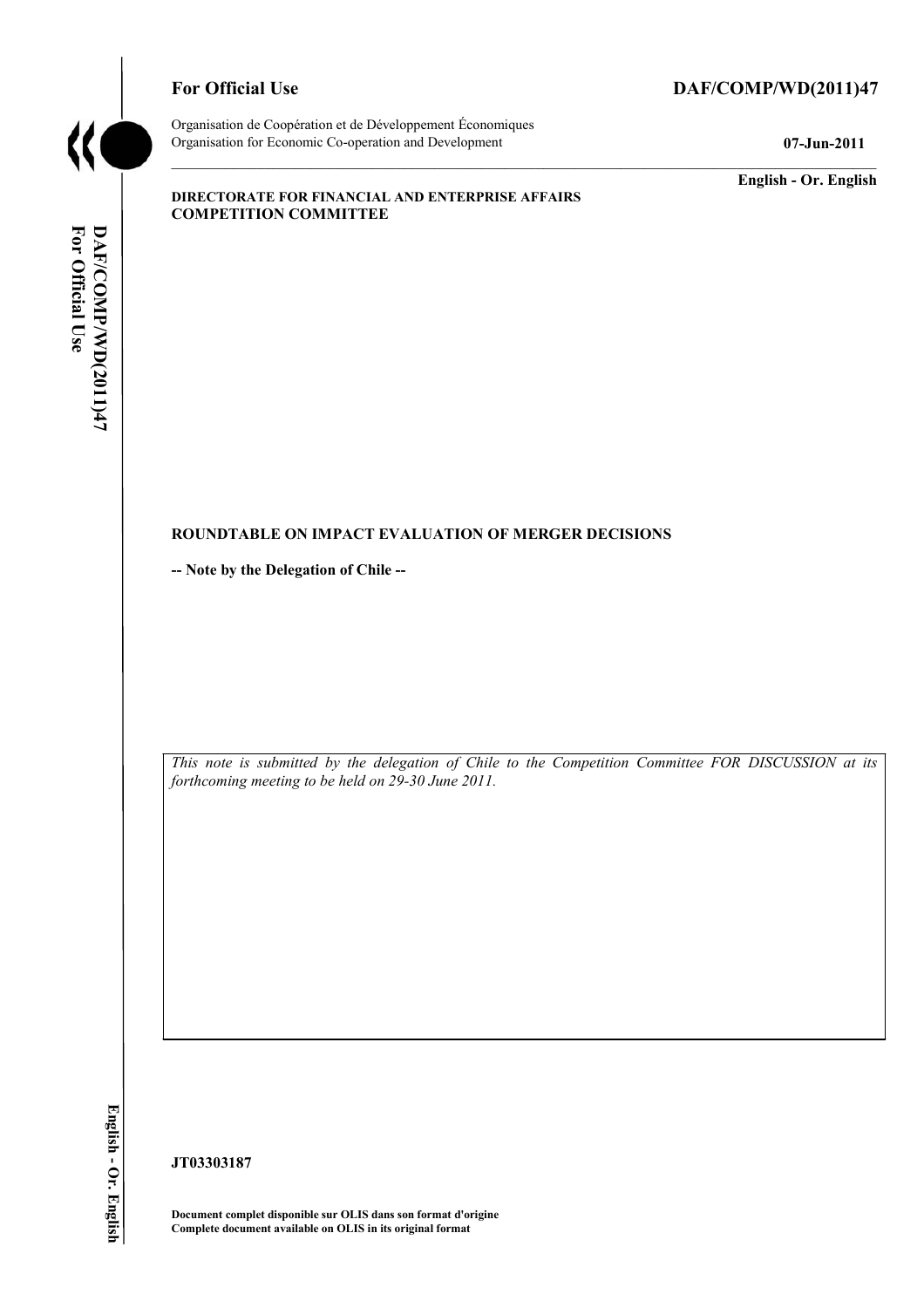DAF/COMP/WD(2011)47

### **ROUNDTABLE ON IMPACT EVALUATION OF MERGER DECISIONS**

### **-- Note by Chile --**

### **1. Introduction**

1. Evaluation of how competition authorities' decisions impact on welfare is a relatively new issue for competition authorities in Chile. The topic is neither in the agenda of relevant stakeholders nor of think tanks on competition policy and law in the country.

2. The  $FNE<sup>1</sup>$  is a relatively small competition agency, with budgetary restrictions which have to be solved by strict prioritization. However, it understands that evaluating competition authorities' interventions is an increasingly important task, particularly so in a society claiming for the legitimacy of their governmental bodies.

3. With this in mind, two years ago, the Research Division at the FNE participated in a draft project with the support of the IDRC<sup>2</sup> aiming to develop a case-study model in order to identify whether competition authorities' interventions represent an effective contribution to the total welfare and whether society's gains from these interventions are greater than their costs.

4. The purpose of this contribution is to share with the rest of the delegations the experience of choosing a methodology and designing the aforementioned research. Unfortunately, due to FNE's priorities we have not been able to implement and conduct the study so far, so what follows is just limited to methodological and design aspects of the project.

# **2. Choosing an industry to consider for the study: Methodological aspects**

# *2.1 The industry*

5. For the draft project, in the design of which the FNE participated, the Supermarket Industry and Competition Authorities' intervention therein was selected as a case study. The chosen industry seemed relevant considering the industry's evolution towards concentration and consolidation in the last years, the availability of information –in part, precisely because of these interventions– and the potential impacts on consumers and on industry suppliers as relevant stakeholders<sup>3</sup>.

<sup>|&</sup>lt;br>|<br>| FNE stands for Fiscalía Nacional Económica, the Chilean Competition Agency.

<sup>2</sup> IDRC stands for International Development Research Center.

<sup>3</sup> In fact, several additional changes took place in the industry in the following years including the consolidation of a third actor by means of acquisitions of regional chains, the entry of a fourth actor into relevant segments, and a major change in the ownership and control of the principal actor due to an acquisition by Wal-Mart. Furthermore, a merger between the larger actors in the retail industry and supermarkets had been blocked by the TDLC (TDLC, Decision  $N^{\circ}$  24, January 31<sup>st</sup>, 2008).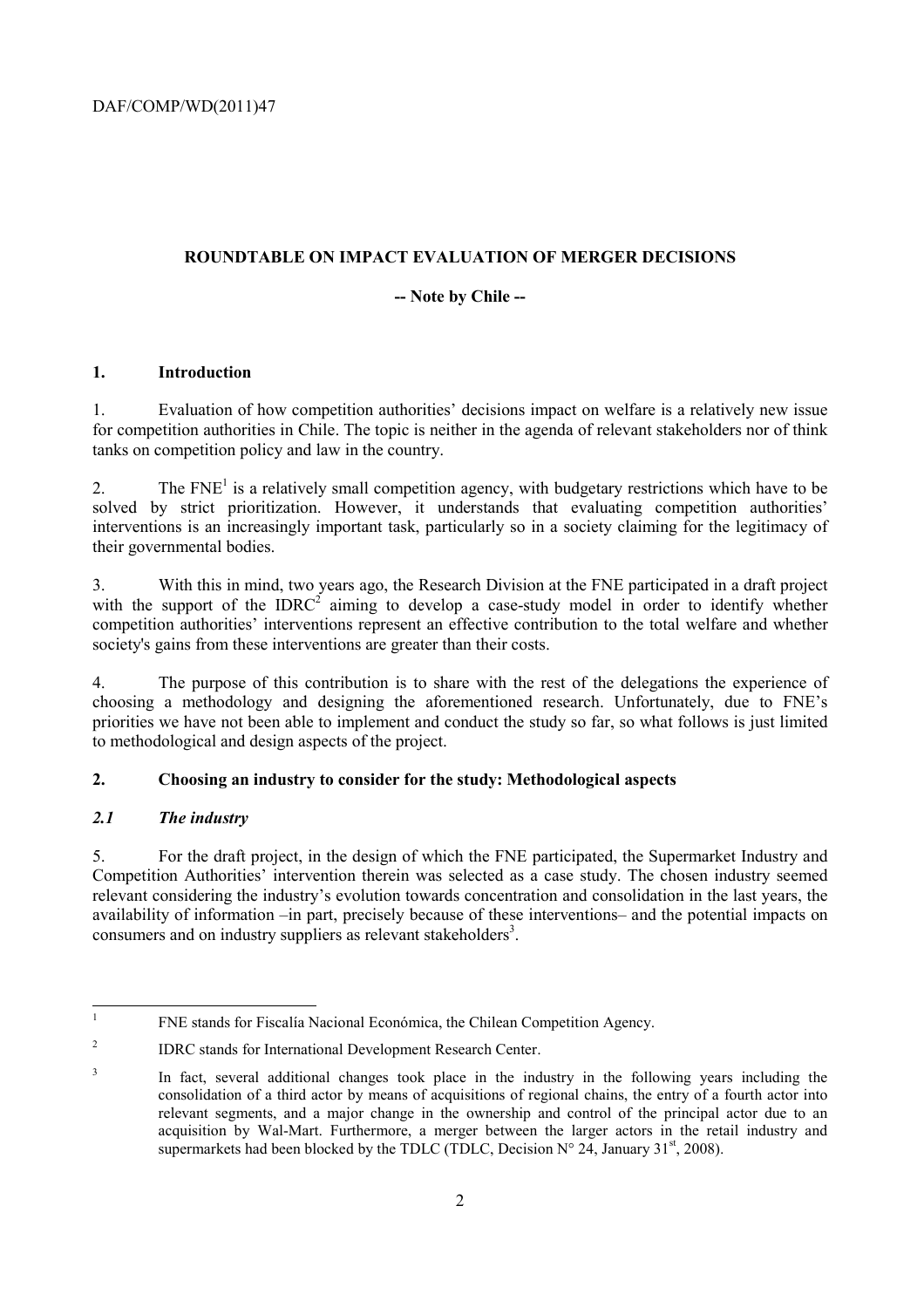### DAF/COMP/WD(2011)47

6. One concern these interventions had in mind was the consolidation of purchasing power that had translated into abusive relations against supermarkets' suppliers, in particular, small and medium-sized ones, which were part of the supply chain. Given the competition risks associated with these actions and their potential negative consequences on consumers' and relevant suppliers' welfare, in 2006 the FNE initiated a legal action against the industry's leading actors who had initiated a serial acquisitions of regional supermarket chains. Shortly after initiation, the case was settled with one of the defendants. A settlement with the other one took place much later, after hearings before the Supreme Court. The settlement set up a self-regulation structure (mainly general and fair contractual terms for small and medium sized suppliers) for each of the defendant companies. The self-regulation framework aimed at preventing purchasing power abuses $4$ .

### *2.2 Competition authorities' intervention to be evaluated*

7. The concrete interventions of competition authorities had led to the following outcomes: (i) Further acquisitions by the defendants should be submitted to notification and review before competition authorities. The hypothesis was that this scheme would turn further acquisitions more costly and hence would reduced incentives for further acquisitions. (ii) A contractual frame with general terms for exchanges between small and medium-sized suppliers and big retailers should be put in place. The hypothesis here was that such a frame would introduce fairness in the exchanges between big retailers and their small and medium-sized suppliers, which expose the latter to less risks of abuse.

# *2.3 Methodological aspects*

8. Once those outcomes were identified (reduced incentives for further acquisitions and fairness in exchanges between parties), the challenge was to construct reliable indicators using data already available or data not difficult to access.

9. At the time of the draft, there was not enough data for evaluating the impact on retail prices downstream. This was a significant downside of the project. Industry members have claimed reduction in retail prices in time. However, an interesting hypothesis to test would have been whether these retail prices were actual efficiency gains or there were just a small proportion of surpluses taken from suppliers transferred to consumers, and hence an increase in supermarket's margin.

10. Thus, quantitative as well as qualitative instruments would be required in order to test the hypotheses. Some of the indicators considered were: the number of new acquisitions in the following months by the same defendants; the number of acquisitions by other actors, not subject to these regulations<sup>5</sup>; satisfaction tests and interviews to relevant stakeholders such as small and medium-sized suppliers as well as consumers –if the project extended downstream.

#### **3. Design considerations**

11. Developing an evaluation process is a very time and resource-consuming endeavor. Such an initiative cannot be undertaken by agencies if budgetary constraints or other reasons produce uncertainty about completion.

 $\frac{1}{4}$ Settlement between the FNE and D&S, approved by the TDLC on December  $15<sup>th</sup>$ , 2006. TDLC, Ruling N° 65, May 8<sup>th</sup>, 2008. Settlement between the FNE and Cencosud, approved by the Supreme Court on July  $24^{th}$ , 2008.

<sup>5</sup> At the time of the draft, the successful entry of a third actor was already known. Whether this entry was or not facilitated by the regulatory burden faced by the incumbents is something not easy to define but it was an actual outcome in the industry at the time of drafting the project.